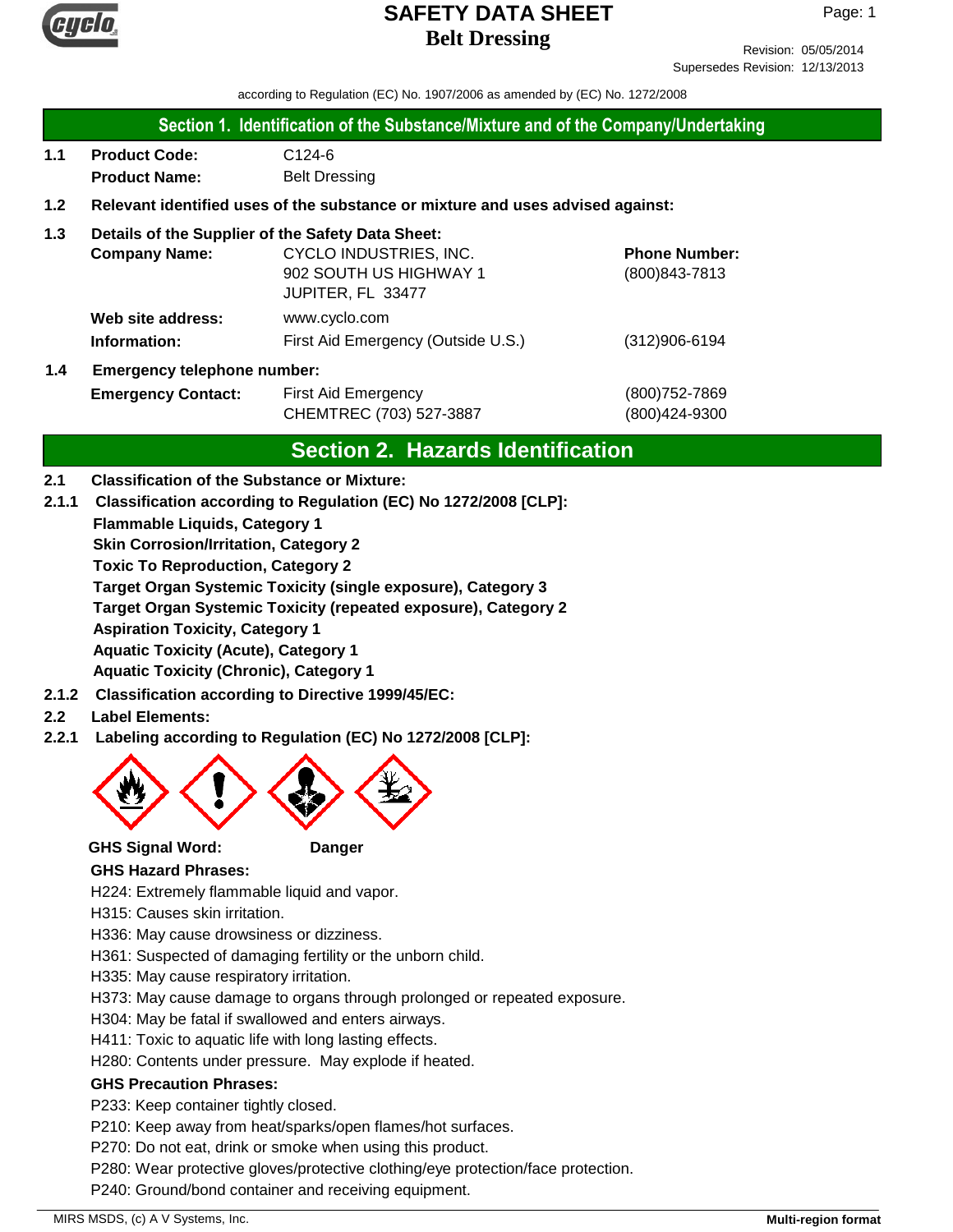

Revision: 05/05/2014

Supersedes Revision: 12/13/2013

Page: 2

P241: Use explosion-proof electrical/ventilating/lighting equipment.

P243: Take precautionary measures against static discharge.

P242: Use only non-sparking tools.

P264: Wash hands thoroughly after handling.

P362+364: Take off contaminated clothing and wash it before reuse.

P271: Use only outdoors or in a well-ventilated area.

P260: Do not breathe dust/fume/gas/mist/vapours/spray.

P273: Avoid release to the environment.

#### **GHS Response Phrases:**

P370+378: In case of fire, use fam, CO2, dry chemical or water fog to extinguish.

P301+330+331: IF SWALLOWED: Rinse mouth. Do NOT induce vomiting.

P304+340: IF INHALED: Remove victim to fresh air and keep at rest in a position comfortable for breathing. P303+361+353: IF ON SKIN (or hair): Remove/take off immediately all contaminated clothing. Rinse skin with water/shower.

P363: Wash contaminated clothing before reuse.

P305+351+338: IF IN EYES: Rinse cautiously with water for several minutes. Remove contact lenses, if present and easy to do. Continue rinsing.

P309+311: Call a POISON CENTER or doctor/physician if exposed or you feel unwell.

#### **GHS Storage and Disposal Phrases:**

P501: Dispose of contents/container in accordance with local/regional/national/international regulation.

P403+233: Store container tightly closed in well-ventilated place.

#### **2.2.2 Labeling according to Directive 1999/45/EC:**





2.3 Adverse Human Health Inhalation Health Risks & Symptoms of Exposure: Respiratory irritation, headache, Effects and Symptoms: nausea, fatigue, drowsiness, impaired coordination.

> Skin & Eye Contact Health Risks & Symptoms of Exposure: Contact may dry the skin, prolonged contact may cause moderate irritation. Liquid or vapor can cause moderate to severe irritation.

Skin Absorption Health Risks & Symptoms of Exposure: Not easily absorbed. Solvent action can dry and defat the skin causing the skin to crack, leading to dermatitis.

Ingestion Health Risks & Symptoms of Exposure: Not a likely route of exposure. If swallowed, seek immediate medical advice and/or attention.

### **Section 3. Composition/Information on Ingredients**

| CAS#     | Hazardous Components (Chemical Name)/<br><b>REACH Registration No.</b> | <b>Concentration</b> | $EC$ No./<br>EC Index No. | <b>Risk Phrases/</b><br><b>GHS Classification</b>                                                                         |
|----------|------------------------------------------------------------------------|----------------------|---------------------------|---------------------------------------------------------------------------------------------------------------------------|
| 142-82-5 | Heptane                                                                | 23.0 %               | 205-563-8<br>601-008-00-2 | F: Xn: N: R11-38-50/53-65-67<br>Flam. Lig. 2: H225<br>Asp. Toxic. 1: H304<br>Skin Corr. 2: H315<br>TOST (SE) 3: H335 H336 |
|          |                                                                        |                      |                           | Aguatic (A) 1: H400<br>Aquatic (C) 1: H410                                                                                |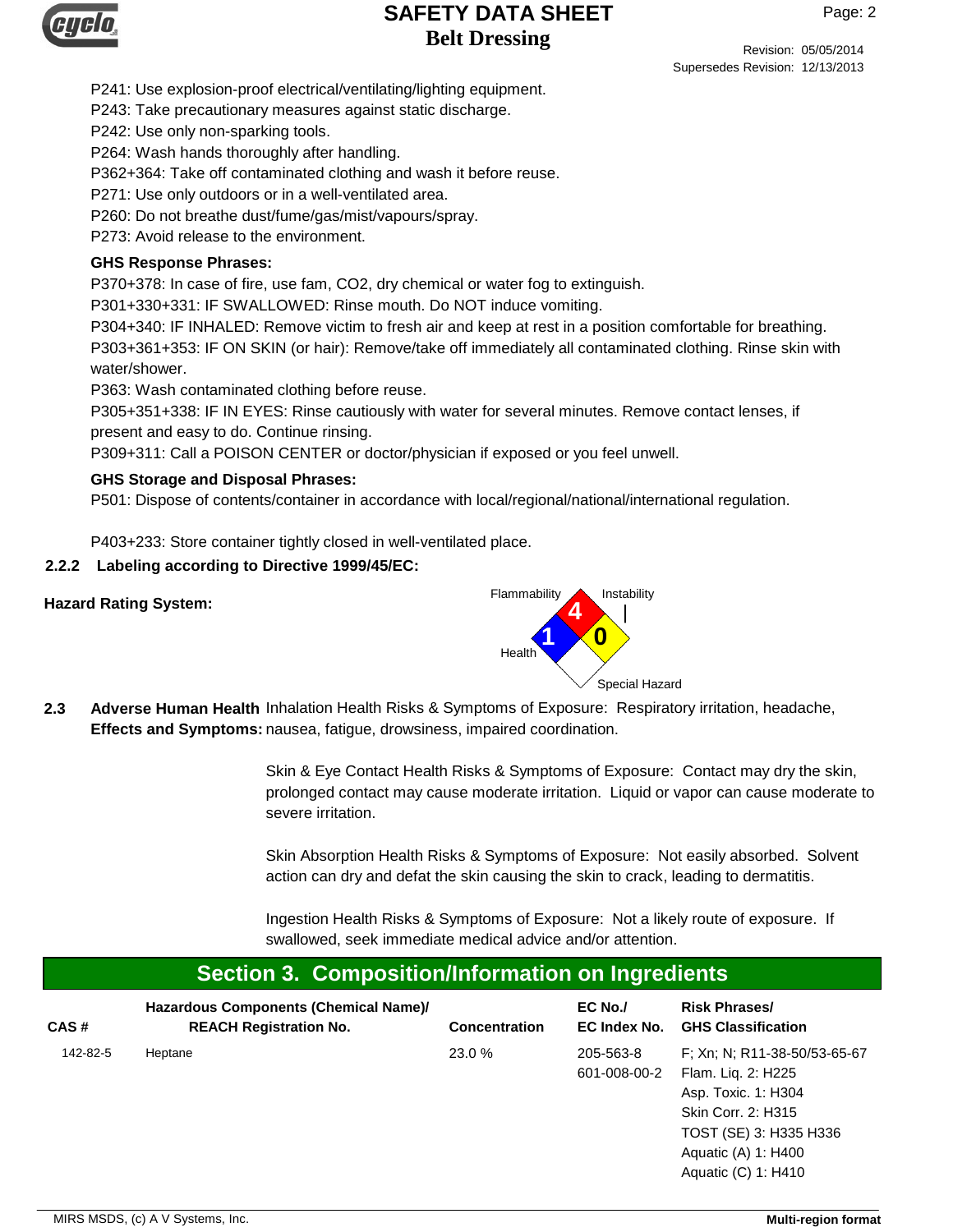

Revision: 05/05/2014

|          |               |        |                           | Supersedes Revision: 12/13/2013                                                                                                                                                                              |
|----------|---------------|--------|---------------------------|--------------------------------------------------------------------------------------------------------------------------------------------------------------------------------------------------------------|
| 110-54-3 | n-Hexane      | 22.0 % | 203-777-6<br>601-037-00-0 | $F$ ; Xn; N;<br>R11-38-48/20-62-65-67-51/53<br>Flam. Liq. 2: H225<br>Asp. Toxic. 1: H304<br>Skin Corr. 2: H315<br>TOST (SE) 3: H335 H336<br>Toxic Repro. 2: H361<br>TOST (RE) 2: H373<br>Aquatic (C) 2: H411 |
| 74-98-6  | Propane       | 21.0 % | 200-827-9<br>601-003-00-5 | $F + R12$<br>Comp. Gas: H280<br>Flam. Gas 1: H220                                                                                                                                                            |
| 106-97-8 | <b>Butane</b> | 19.0 % | 203-448-7<br>601-004-01-8 | F+: T: R45-46-12<br>Flam, Gas 1: H220<br>Comp. Gas: H280                                                                                                                                                     |

## **Section 4. First Aid Measures**

Description of First Aidlf swallowed, seek immediate medical advice and/or attention. If inhaled, remove to fresh air. Administer oxygen if needed. Apply artificial respiration if breathing has stopped. In case of skin contact, wipe off with towel. Wash with soap and water. If in eyes, rinse cautiously with water for several minutes. Remove contact lenses, if present and easy to do. Continue rinsing. Call physician immediately if adverse reaction occurs. **Measures: 4.1**

## **Section 5. Fire Fighting Measures**

| 5.1 |        | Suitable Extinguishing Foam, CO2, dry chemical, water fog. |
|-----|--------|------------------------------------------------------------|
|     | Media: |                                                            |

**5.2** Flammable Properties Closed containers may explode from internal pressure build-up when exposed to extreme heat and discharge contents. Vapor accumulation can flash or explode if ignited. Overexposure to decomposition products may cause a health hazard. Symptoms may not be readily apparent. Obtain medical attention. **and Hazards:**

| Flash Pt: | $-156.00$ F $(-104.4 \text{ C})$ Method Used: Estimate |  |
|-----------|--------------------------------------------------------|--|
|           |                                                        |  |

**Autoignition Pt:** No data. **Explosive Limits:** LEL: 1.2 UEL: 9.5

Water spray may be ineffective. Water may be used to cool containers to prevent pressure build-up and explosion when exposed to extreme heat. If water is used, fog nozzles preferred. Wear goggles and self-contained breathing apparatus. **Fire Fighting Instructions: 5.3**

## **Section 6. Accidental Release Measures**

**6.3** Avoid breathing vapors. Ventilate area. Remove all sources of ignition. Clean up area with absorbent material and place in closed containers for disposal. **Methods and Material For Containment and Cleaning Up:**

## **Section 7. Handling and Storage**

- **7.1 7.2** Vapors may cause flash fire. Keep away from heat, sparks and flame. Do not puncture or incinerate cans. Do not stick pin, nail or any other sharp object into opening on top of can. Do not spray in eyes. Keep out of the reach of children. **Precautions To Be Taken in Handling:**
- **Precautions To Be** Store in cool, dry, well-ventilated areas. Do not store above 120 degrees F. **Taken in Storing:**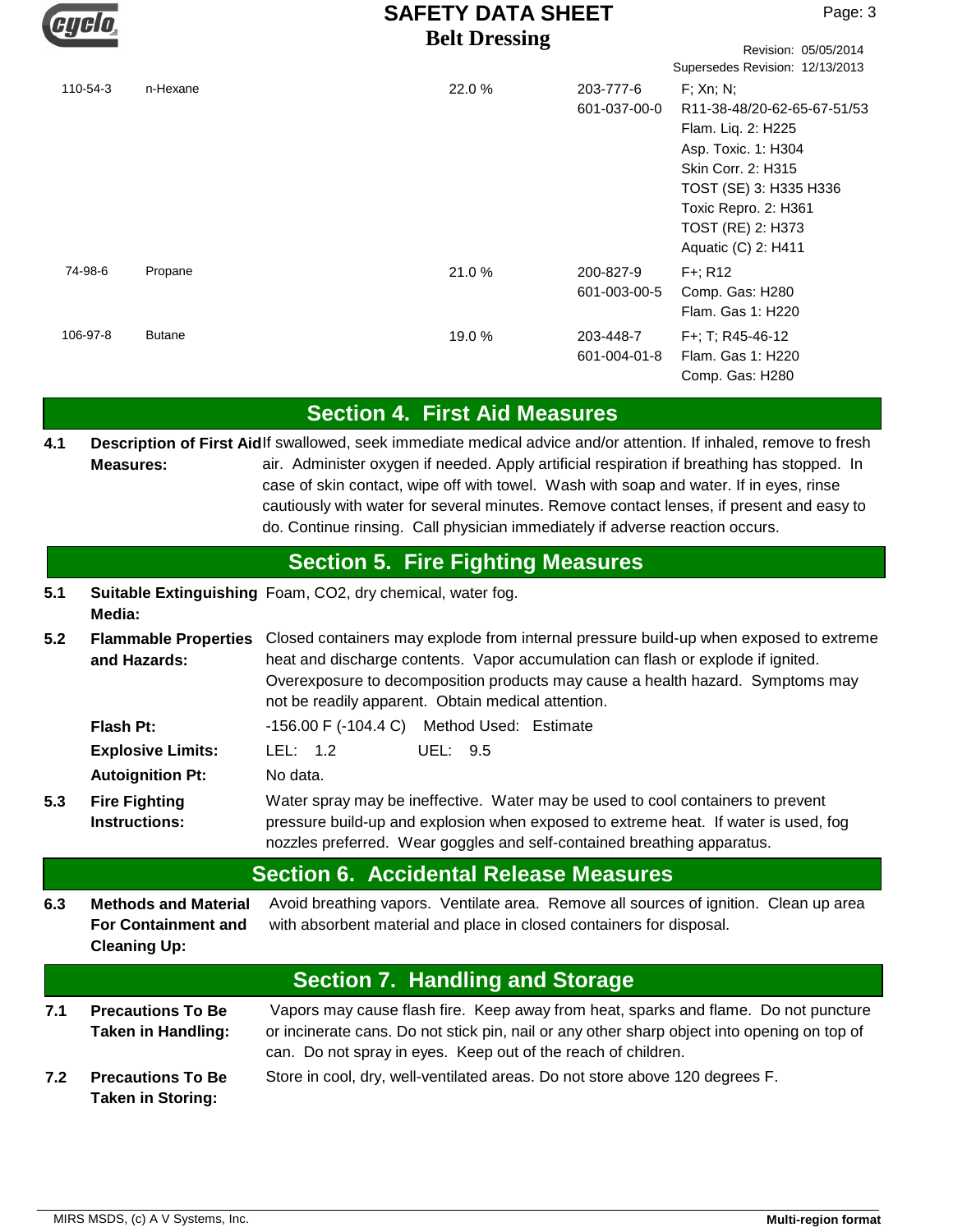

Revision: 05/05/2014 Supersedes Revision: 12/13/2013

## **Section 8. Exposure Controls/Personal Protection**

| 8.1  | <b>Exposure Parameters:</b> |                              |                                                         |                                                               |                     |  |
|------|-----------------------------|------------------------------|---------------------------------------------------------|---------------------------------------------------------------|---------------------|--|
| CAS# |                             | <b>Partial Chemical Name</b> | <b>Britain EH40</b>                                     | <b>France VL</b>                                              | <b>Europe</b>       |  |
|      | 142-82-5                    | Heptane                      | TWA: 2085 mg/m3 (500 ppm)<br>STEL: ()                   | TWA: 1668 mg/m3 (400<br>ppm)<br>STEL: 2085 mg/m3 (500<br>ppm) | TWA: 2085. mg/m3    |  |
|      | 110-54-3                    | n-Hexane                     | TWA: 72 mg/m3 (20 ppm)<br>STEL: ()                      | TWA: 72 mg/m3 (20 ppm)                                        | TWA: 72 mg/m3       |  |
|      | 74-98-6                     | Propane                      | No data.                                                | No data.                                                      | No data.            |  |
|      | 106-97-8                    | <b>Butane</b>                | TWA: 1450 mg/m3 (600 ppm)<br>STEL: 1810 mg/m3 (750 ppm) | TWA: 1900 mg/m3 (800<br>ppm)                                  | No data.            |  |
| CAS# |                             | <b>Partial Chemical Name</b> | <b>OSHA TWA</b>                                         | <b>ACGIH TWA</b>                                              | <b>Other Limits</b> |  |
|      | 142-82-5                    | Heptane                      | PEL: 500 ppm                                            | TLV: 400 ppm                                                  | No data.            |  |
|      | 110-54-3                    | n-Hexane                     | PEL: 500 ppm                                            | TLV: 50 ppm                                                   | No data.            |  |
|      | 74-98-6                     | Propane                      | PEL: 1000 ppm                                           | TLV: (2500 ppm)                                               | No data.            |  |
|      | 106-97-8                    | <b>Butane</b>                | No data.                                                | TLV: (800 ppm)                                                | No data.            |  |

### **8.2 Exposure Controls:**

**8.2.1 Engineering Controls** Sufficient to prevent inhalation of solvent vapors. General dilution and/or local exhaust ventilation in volume or pattern to keep PEL/TLV of most hazardous ingredient below acceptable limit and LEL below stated limit. **(Ventilation etc.):**

### **8.2.2 Personal protection equipment:**

| <u>r craonar protection cquipment.</u> |                                                                                                                                                                                                                                                                                                                                                                                                                                                                                                                                                                                       |
|----------------------------------------|---------------------------------------------------------------------------------------------------------------------------------------------------------------------------------------------------------------------------------------------------------------------------------------------------------------------------------------------------------------------------------------------------------------------------------------------------------------------------------------------------------------------------------------------------------------------------------------|
| <b>Eye Protection:</b>                 | Use of safety glasses with splash guards or full face shield is recommended.                                                                                                                                                                                                                                                                                                                                                                                                                                                                                                          |
| <b>Protective Gloves:</b>              | No data available.                                                                                                                                                                                                                                                                                                                                                                                                                                                                                                                                                                    |
| <b>Other Protective</b>                | Use of solvent resistant aprons or other clothing is recommended.                                                                                                                                                                                                                                                                                                                                                                                                                                                                                                                     |
| <b>Clothing:</b>                       |                                                                                                                                                                                                                                                                                                                                                                                                                                                                                                                                                                                       |
| (Specify Type):                        | Respiratory Equipment Avoid breathing vapors. Use with adequate ventilation equal to out of doors. In restricted<br>areas, use approved chemical/mechanical filters designed to remove a combination of<br>particles and vapor. In confined areas, use approved air line type respirator or hood.<br>Self-contained breathing apparatus is required for vapor concentrations above PEL/TLV<br>limits.                                                                                                                                                                                 |
| ance Practices:                        | Work/Hygienic/Mainten Use with adequate ventilation. To prevent vapor build up, open doors and windows or<br>use an explosion-proof exhaust fan to ensure fresh air exchange during and after use.<br>Do not breath vapor, gas or spray mist. When using, do not eat, drink or smoke. Avoid<br>contact with eyes, skin and clothing. Wear protective equipment. Wash thoroughly after<br>handling. Remove contaminated clothing and wash it before reuse. Empty containers<br>retain product residues; follow label warnings even after can is emptied. Do not store in<br>basements. |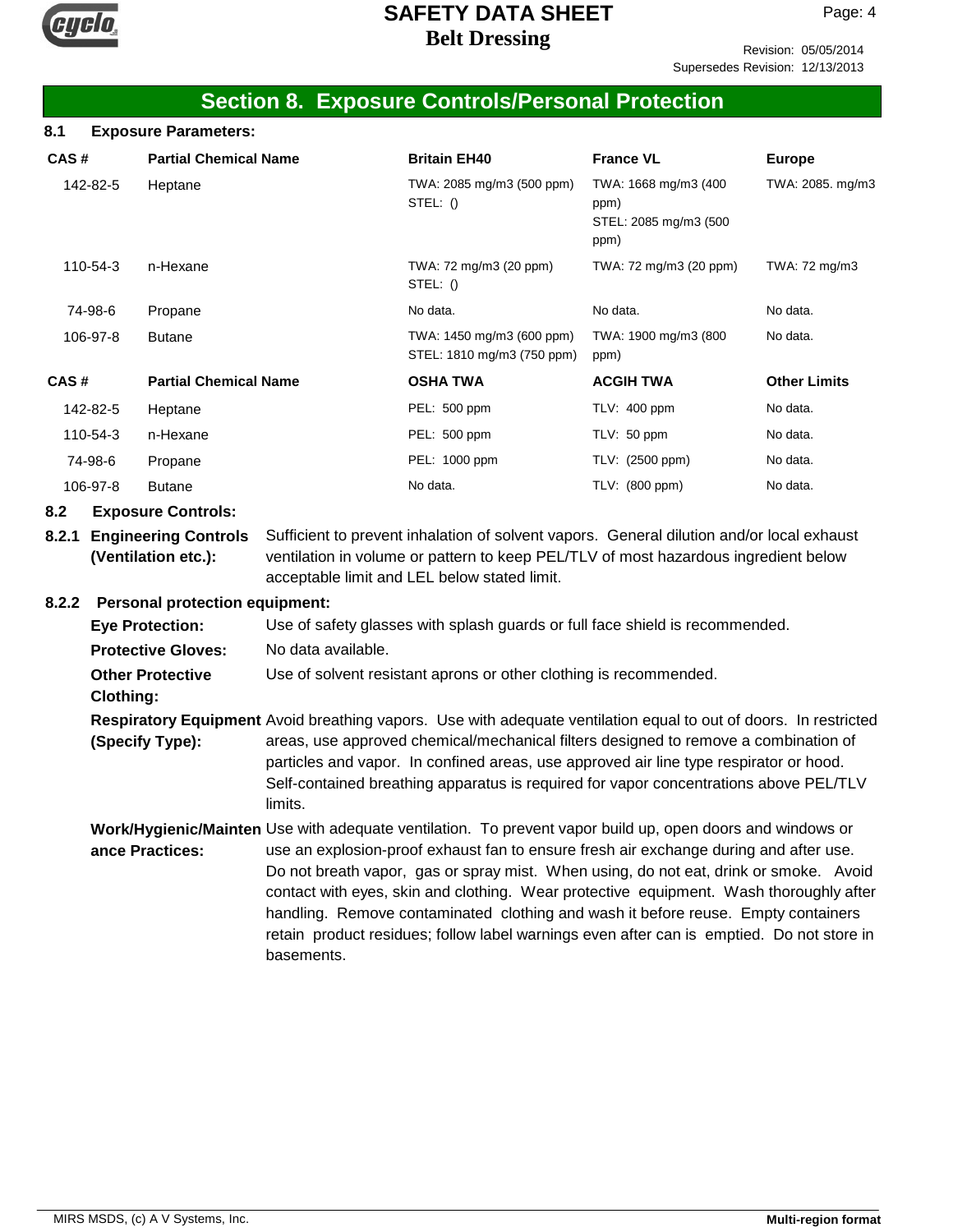

Revision: 05/05/2014 Supersedes Revision: 12/13/2013

|      |                                                                   | <b>Section 9. Physical and Chemical Properties</b>                                                          |  |  |  |
|------|-------------------------------------------------------------------|-------------------------------------------------------------------------------------------------------------|--|--|--|
| 9.1  | <b>Information on Basic Physical and Chemical Properties</b>      |                                                                                                             |  |  |  |
|      | <b>Physical States:</b>                                           | [ ] Gas<br>[X] Liquid<br>[ ] Solid                                                                          |  |  |  |
|      | <b>Appearance and Odor:</b>                                       | Aerosol product.                                                                                            |  |  |  |
|      | <b>Melting Point:</b>                                             | No data.                                                                                                    |  |  |  |
|      | <b>Boiling Point:</b>                                             | -44.00 F (-42.2 C) - -208.00 F (-133.3 C)                                                                   |  |  |  |
|      | Flash Pt:                                                         | $-156.00$ F $(-104.4$ C) Method Used: Estimate                                                              |  |  |  |
|      | <b>Evaporation Rate:</b>                                          | No data.                                                                                                    |  |  |  |
|      | <b>Explosive Limits:</b>                                          | LEL: 1.2<br>UEL:<br>9.5                                                                                     |  |  |  |
|      | Vapor Pressure (vs. Air or                                        | No data.                                                                                                    |  |  |  |
|      | mm Hg):                                                           |                                                                                                             |  |  |  |
|      | Vapor Density (vs. $Air = 1$ ):                                   | $>$ AIR                                                                                                     |  |  |  |
|      | Specific Gravity (Water = 1):                                     | .64                                                                                                         |  |  |  |
|      | <b>Solubility in Water:</b>                                       | <b>NIL</b>                                                                                                  |  |  |  |
|      | <b>Autoignition Pt:</b>                                           | No data.                                                                                                    |  |  |  |
| 9.2  | <b>Other Information</b>                                          |                                                                                                             |  |  |  |
|      | <b>Percent Volatile:</b>                                          | 85.0 % by weight.                                                                                           |  |  |  |
|      |                                                                   | <b>Section 10. Stability and Reactivity</b>                                                                 |  |  |  |
| 10.1 | <b>Reactivity:</b>                                                | No data available.                                                                                          |  |  |  |
| 10.2 | <b>Stability:</b>                                                 | Unstable [ ]<br>Stable $[X]$                                                                                |  |  |  |
| 10.3 | <b>Conditions To Avoid -</b><br><b>Hazardous Reactions:</b>       | No data available.                                                                                          |  |  |  |
|      | <b>Possibility of</b><br><b>Hazardous Reactions:</b>              | Will occur $\lceil \quad \rceil$<br>Will not occur $[X]$                                                    |  |  |  |
| 10.4 | Instability:                                                      | Conditions To Avoid - Application to hot surfaces. Storage above 120 degrees F. Exposure to open flame.     |  |  |  |
| 10.5 | Incompatibility -<br><b>Materials To Avoid:</b>                   | Strong oxidizing agents.                                                                                    |  |  |  |
| 10.6 | <b>Hazardous</b><br><b>Decomposition Or</b><br><b>Byproducts:</b> | May produce fumes when heated to decomposition. Fumes may contain carbon<br>monoxide and other toxic fumes. |  |  |  |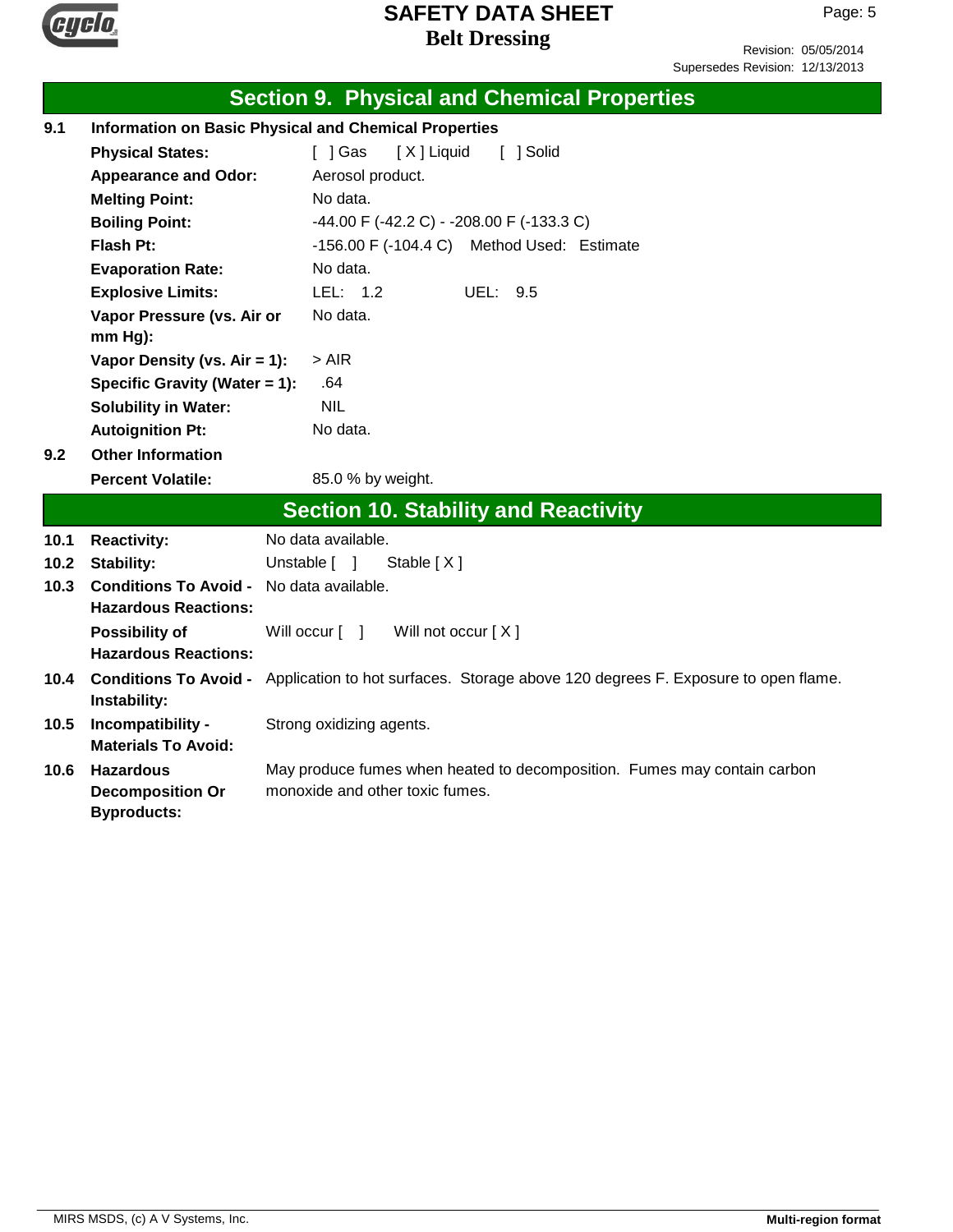

Revision: 05/05/2014 Supersedes Revision: 12/13/2013

|      |                                                 | <b>Section 11. Toxicological Information</b>                                                                                                                 |
|------|-------------------------------------------------|--------------------------------------------------------------------------------------------------------------------------------------------------------------|
| 11.1 | Information on<br><b>Toxicological Effects:</b> | No data available.                                                                                                                                           |
|      |                                                 | CAS# 142-82-5:                                                                                                                                               |
|      |                                                 | Other Studies:, TDLo, Oral, Rat, 60.00 GM/KG, 3 W.<br>Results:                                                                                               |
|      |                                                 | Kidney, Ureter, Bladder: Changes in liver weight.                                                                                                            |
|      |                                                 | - National Technical Information Service, Vol/p/yr: OTS0571116,                                                                                              |
|      |                                                 | Other Studies:, TDLo, Oral, Rat, 260.0 GM/KG, 13 W.<br>Results:                                                                                              |
|      |                                                 | Kidney, Ureter, Bladder: Changes in bladder weight.<br>Endocrine: Hypoglycemia.                                                                              |
|      |                                                 | Nutritional and Gross Metabolic: Weight loss or decreased weight gain.                                                                                       |
|      |                                                 | - National Technical Information Service, Vol/p/yr: OTS0571116,                                                                                              |
|      |                                                 | Other Studies:, TCLo, Inhalation, Rat, 4000. PPM, 6 D.<br>Results:                                                                                           |
|      |                                                 | Brain and Coverings: Recordings from specific areas of CNS.<br>Sense Organs and Special Senses (Nose, Eye, Ear, and Taste): Ear: Changes in                  |
|      |                                                 | cochlear structure or function.                                                                                                                              |
|      |                                                 | Nutritional and Gross Metabolic: Weight loss or decreased weight gain.<br>- Pharmacology and Toxicology, Munksgaard International Pub., POB 2148, Copenhagen |
|      |                                                 | K Denmark, Vol/p/yr: 76,41, 1995                                                                                                                             |
|      |                                                 | Other Studies:, TDLo, Intraperitoneal, Rat, 9625. MG/KG, 7 D.<br>Results:                                                                                    |
|      |                                                 | Liver: Other changes.                                                                                                                                        |
|      |                                                 | Blood: Changes in serum composition (e.g.                                                                                                                    |
|      |                                                 | Biochemical: Enzyme inhibition, induction, or change in blood or tissue levels: Multiple<br>enzyme effects.                                                  |
|      |                                                 | - Toxicology Letters., Elsevier Science Pub. B.V., POB 211, 1000 AE, Amsterdam 1000<br>AE Netherlands, Vol/p/yr: 14,169, 1982                                |
|      |                                                 | Other Studies:, TDLo, Intraperitoneal, Rat, 8840. MG/KG, 45 D.<br>Results:                                                                                   |
|      |                                                 | Liver: Other changes.                                                                                                                                        |
|      |                                                 | Biochemical: Enzyme inhibition, induction, or change in blood or tissue levels:<br>Phosphatases.                                                             |
|      |                                                 | Biochemical: Enzyme inhibition, induction, or change in blood or tissue levels: Hepatic<br>microsomal mixed oxidase (dealkylation, hydroxylation, etc.)      |
|      |                                                 | - JAT, Journal of Applied Toxicology., John Wiley & Sons Ltd., Baffins Lane, Chichester,                                                                     |
|      |                                                 | W.Sussex PO19 1UD UK, Vol/p/yr: 8,81, 1988                                                                                                                   |
|      |                                                 | Acute toxicity, TCLo, Inhalation, Human, 1000. PPM, 6 M.                                                                                                     |
|      |                                                 | Results:<br>Behavioral: Hallucinations, distorted perceptions.                                                                                               |
|      |                                                 | - "U.S. Bureau of Mines Report of Investigation No. 2979," Patty, F.A., and W.P. Yant,                                                                       |
|      |                                                 | 1929 Volume, Vol/p/yr: 2979,-, 1929                                                                                                                          |
|      |                                                 | Acute toxicity, LC50, Inhalation, Rat, 103.0 GM/M3, 4 H.                                                                                                     |
|      |                                                 | Results:                                                                                                                                                     |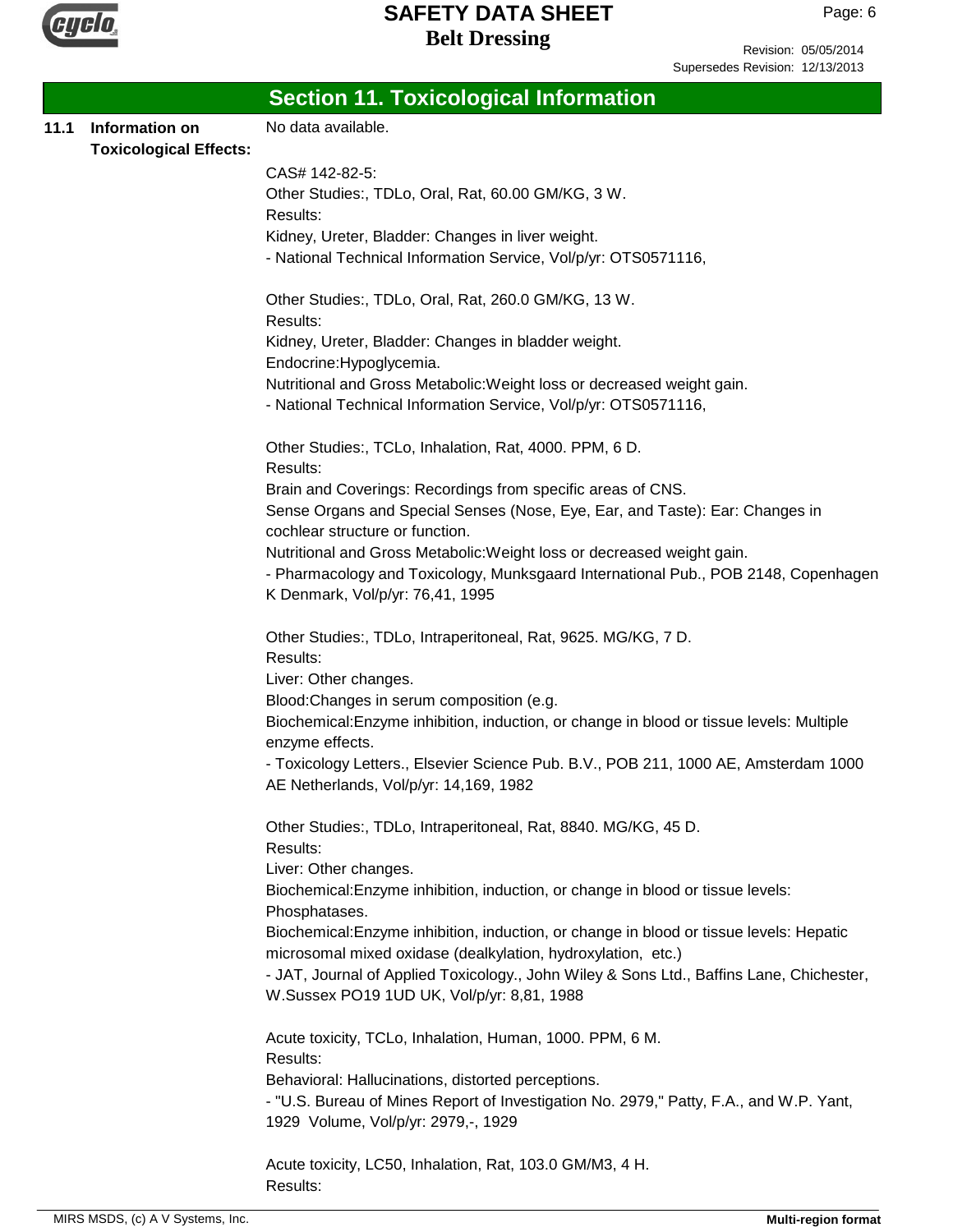

Revision: 05/05/2014 Supersedes Revision: 12/13/2013

Behavioral: Change in motor activity (specific assay). Behavioral: Alteration of classical conditioning.

- Gigiena Truda i Professional'nye Zabolevaniya.(Labor Hygiene and Occupational Disease), V/O Mezhdunarodnaya Kniga, Moscow 113095 Russia, Vol/p/yr: 32(10),23, 1988

Acute toxicity, LCLO, Inhalation, Mouse, 59.00 GM/M3, 41 M. Results: Behavioral: Convulsions or effect on seizure threshold.

- Biochemische Zeitschrift., For publisher information, see EJBCAI, Berlin Germany, Vol/p/yr: 115,235, 1921

Acute toxicity, LD50, Intravenous, Mouse, 222.0 MG/KG. Results: Brain and Coverings: Changes in circulation (hemorrhage,thrombosis, etc. Lungs, Thorax, or Respiration:Dyspnea. Gastrointestinal:Nausea or vomiting. - Journal of Pharmaceutical Sciences., American Pharmaceutical Assoc., 2215 Constitution Ave., NW, Washington, DC 20037, Vol/p/yr: 67,566, 1978

| CAS#     | <b>Hazardous Components (Chemical Name)</b> | <b>NTP</b> | <b>IARC</b> | <b>ACGIH</b> | <b>OSHA</b> |
|----------|---------------------------------------------|------------|-------------|--------------|-------------|
| 142-82-5 | Heptane                                     | n.a.       | n.a.        | n.a.         | n.a.        |
| 110-54-3 | n-Hexane                                    | n.a.       | n.a.        | n.a.         | n.a.        |
| 74-98-6  | Propane                                     | n.a.       | n.a.        | n.a.         | n.a.        |
| 106-97-8 | <b>Butane</b>                               | n.a.       | n.a.        | n.a.         | n.a.        |

## **Section 12. Ecological Information**

### **12.1** CAS# 142-82-5: **Toxicity:**

Effective concentration to 50% of test organisms., Water Flea (Daphnia magna), 82500. UG/L, 96 H, Intoxication,, Water temperature: 28.00 C (82.4 F) C. Results:

No observed effect.

- Acute Toxicity of Petroleum Products, Crude Oil andOil Refinery Effluent on Plankton, Benthic Invertebrates and Fish, Das, P.K.M.K., and S.K. Konar, 1988

LC50, Water Flea (Daphnia magna), 50.00 MG/L, 24 H, Intoxication,, Water temperature: 20.00 C (68.0 F) - 22.00 C (71.6 F) C, pH: 7.70, Hardness: 16.00 dH. Results:

No observed effect.

- Results of the Damaging Effect of Water Pollutants on Daphnia magna (Befunde der Schadwirkung Wassergefahrdender Stoffe Gegen Daphnia magna), Bringmann, G., and R. Kuhn, 1977

LC50, Western Mosquitofish (Gambusia affinis), adult(s), 4924000. UG/L, 48 H, Mortality, Water temperature: 20.00 C (68.0 F) - 27.00 C (80.6 F) C, pH: 8.90. Results: Age Effects. - Toxicity to Gambusia affinis of Certain Pure Chemicals in Turbid Waters, Wallen, I.E., W.C. Greer, and R. Lasater, 1957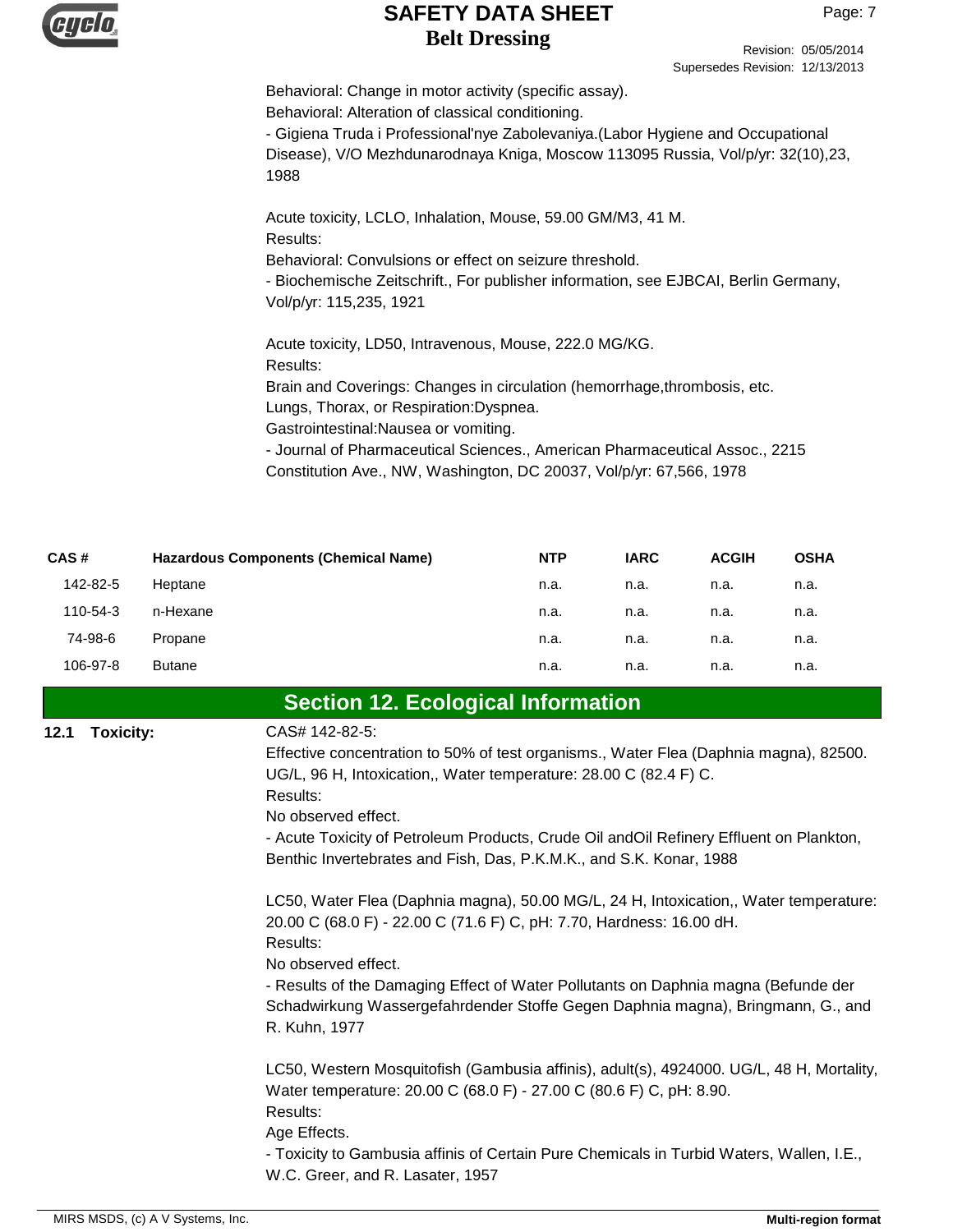

Revision: 05/05/2014 Supersedes Revision: 12/13/2013

LC50, Western Mosquitofish (Gambusia affinis), adult(s), 4924000. UG/L, 24 H, Mortality, Water temperature: 20.00 C (68.0 F) - 27.00 C (80.6 F) C, pH: 8.90. Results:

Age Effects.

- Toxicity to Gambusia affinis of Certain Pure Chemicals in Turbid Waters, Wallen, I.E., W.C. Greer, and R. Lasater, 1957

Not reported., Western Mosquitofish (Gambusia affinis), adult(s), 5600000. UG/L, 96 H, Mortality, Water temperature: 20.00 C (68.0 F) - 27.00 C (80.6 F) C, pH: 8.90. Results:

No observed effect.

- Toxicity to Gambusia affinis of Certain Pure Chemicals in Turbid Waters, Wallen, I.E., W.C. Greer, and R. Lasater, 1957

LC50, Western Mosquitofish (Gambusia affinis), adult(s), 4924000. UG/L, 96 H, Mortality, Water temperature: 20.00 C (68.0 F) - 27.00 C (80.6 F) C, pH: 8.90. Results:

No observed effect.

- Toxicity to Gambusia affinis of Certain Pure Chemicals in Turbid Waters, Wallen, I.E., W.C. Greer, and R. Lasater, 1957

Not reported., Coho Salmon,Silver Salmon (Oncorhynchus kisutch), 100000. UG/L, 96 H, Mortality, Water temperature: 8.00 C (46.4 F) C, pH: 8.10. Results:

Age Effects.

- Effects of Some Components of Crude Oil on Young Coho Salmon, Morrow, J.E., R.L. Gritz, and M.P. Kirton, 1975

LC50, Mozambique Tilapia (Oreochromis mossambicus), 375000. UG/L, 96 H, Mortality, Water temperature: 27.80 C (82.0 F) C.

Results:

No observed effect.

- Acute Toxicity of n-Heptane and n-Hexane on Worm and Fish, Ghatak, D.B., M.M. Hossain, and S.K. Konar, 1988

LC50, Midge Family (Chironomidae), larva(e), 838000. UG/L, 96 H, Intoxication,, Water temperature: 28.00 C (82.4 F) C, pH: 7.00, Hardness: 260.00 MG/L. Results:

No observed effect.

- Acute Toxicity of Petroleum Products, Crude Oil andOil Refinery Effluent on Plankton, Benthic Invertebrates and Fish, Das, P.K.M.K., and S.K. Konar, 1988

Effective concentration to 50% of test organisms., Algae (Algae), 1500. UG/L, 8 H, Physiology.

Results:

No observed effect.

- Gulf Underwater Flare Experiment (GUFEX): Effects of Hydrocarbons on Phytoplankton, Brooks, J.M., G.A. Fryxell, D.F. Reid, and W.M. Sackett, 1977

Not reported., Pacific Oyster (Crassostrea gigas), egg(s), 3400000. UG/L, 48 H, Mortality, Water temperature: 20.00 C (68.0 F) - 21.50 C (70.7 F) C. Results: No observed effect.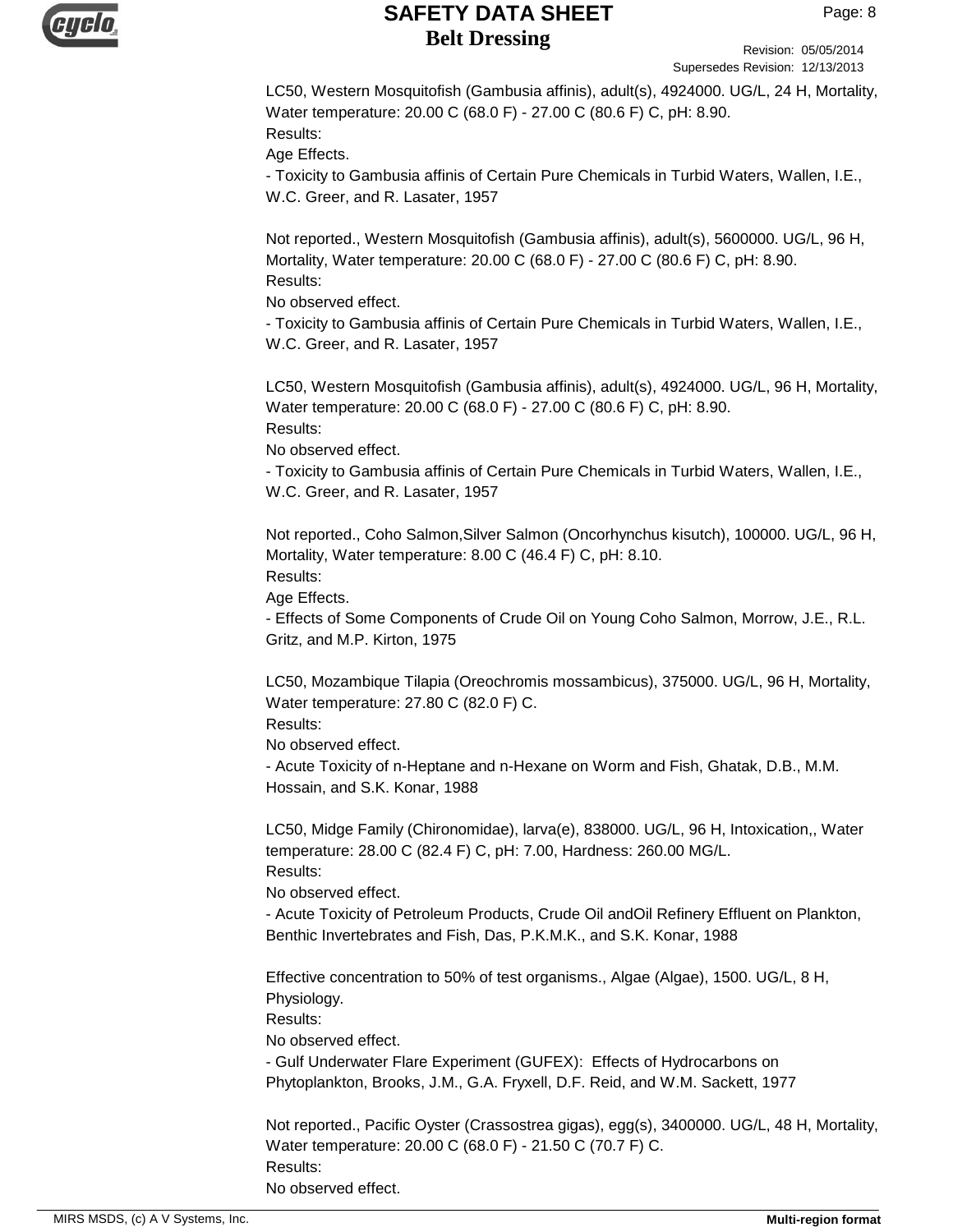

Revision: 05/05/2014 Supersedes Revision: 12/13/2013

- The Effect of Alaskan Crude Oil and Selected Hydrocarbon Compounds on Embryonic Development of the Pacfic Oyster, Crassostrea gigas, Legore, R.S., 1974

LC50, Oligochaete (Branchiura sowerbyi), 2500000. UG/L, 96 H, Mortality, Water temperature: 27.80 C (82.0 F) C. Results:

No observed effect.

- Acute Toxicity of n-Heptane and n-Hexane on Worm and Fish, Ghatak, D.B., M.M. Hossain, and S.K. Konar, 1988

Effective concentration to 50% of test organisms., Snail (Viviparus bengalensis), 472000. UG/L, 96 H, Intoxication,, Water temperature: 28.00 C (82.4 F) C. Results:

No observed effect.

- Acute Toxicity of Petroleum Products, Crude Oil andOil Refinery Effluent on Plankton, Benthic Invertebrates and Fish, Das, P.K.M.K., and S.K. Konar, 1988

Lethal concentration to 0% of test organisms., Carp (Leuciscus idus ssp. melanotus), 220.0 MG/L, 48 H, Mortality.

Results:

No observed effect.

- Results of the Investigation of 200 Chemical Compounds for Acute Fish Toxicity with the Golden Orfe Test (Ergebnisse der Untersuchung von 200 Chemischen Verbindungen auf Akute Fischtoxizitat mit dem Goldorfentest), Juhnke, I., and D. Luedemann, 1978

LC50, Carp (Leuciscus idus ssp. melanotus), 270.0 MG/L, 48 H, Mortality. Results:

No observed effect.

- Results of the Investigation of 200 Chemical Compounds for Acute Fish Toxicity with the Golden Orfe Test (Ergebnisse der Untersuchung von 200 Chemischen Verbindungen auf Akute Fischtoxizitat mit dem Goldorfentest), Juhnke, I., and D. Luedemann, 1978

Lethal concentration to 100% of test organisms., Carp (Leuciscus idus ssp. melanotus), 350.0 MG/L, 48 H, Mortality.

Results:

No observed effect.

- Results of the Investigation of 200 Chemical Compounds for Acute Fish Toxicity with the Golden Orfe Test (Ergebnisse der Untersuchung von 200 Chemischen Verbindungen auf Akute Fischtoxizitat mit dem Goldorfentest), Juhnke, I., and D. Luedemann, 1978

Lethal concentration to 0% of test organisms., Carp (Leuciscus idus ssp. melanotus), 1370. MG/L, 48 H, Mortality.

Results:

No observed effect.

- Results of the Investigation of 200 Chemical Compounds for Acute Fish Toxicity with the Golden Orfe Test (Ergebnisse der Untersuchung von 200 Chemischen Verbindungen auf Akute Fischtoxizitat mit dem Goldorfentest), Juhnke, I., and D. Luedemann, 1978

LC50, Carp (Leuciscus idus ssp. melanotus), 2940. MG/L, 48 H, Mortality. Results:

No observed effect.

- Results of the Investigation of 200 Chemical Compounds for Acute Fish Toxicity with the Golden Orfe Test (Ergebnisse der Untersuchung von 200 Chemischen Verbindungen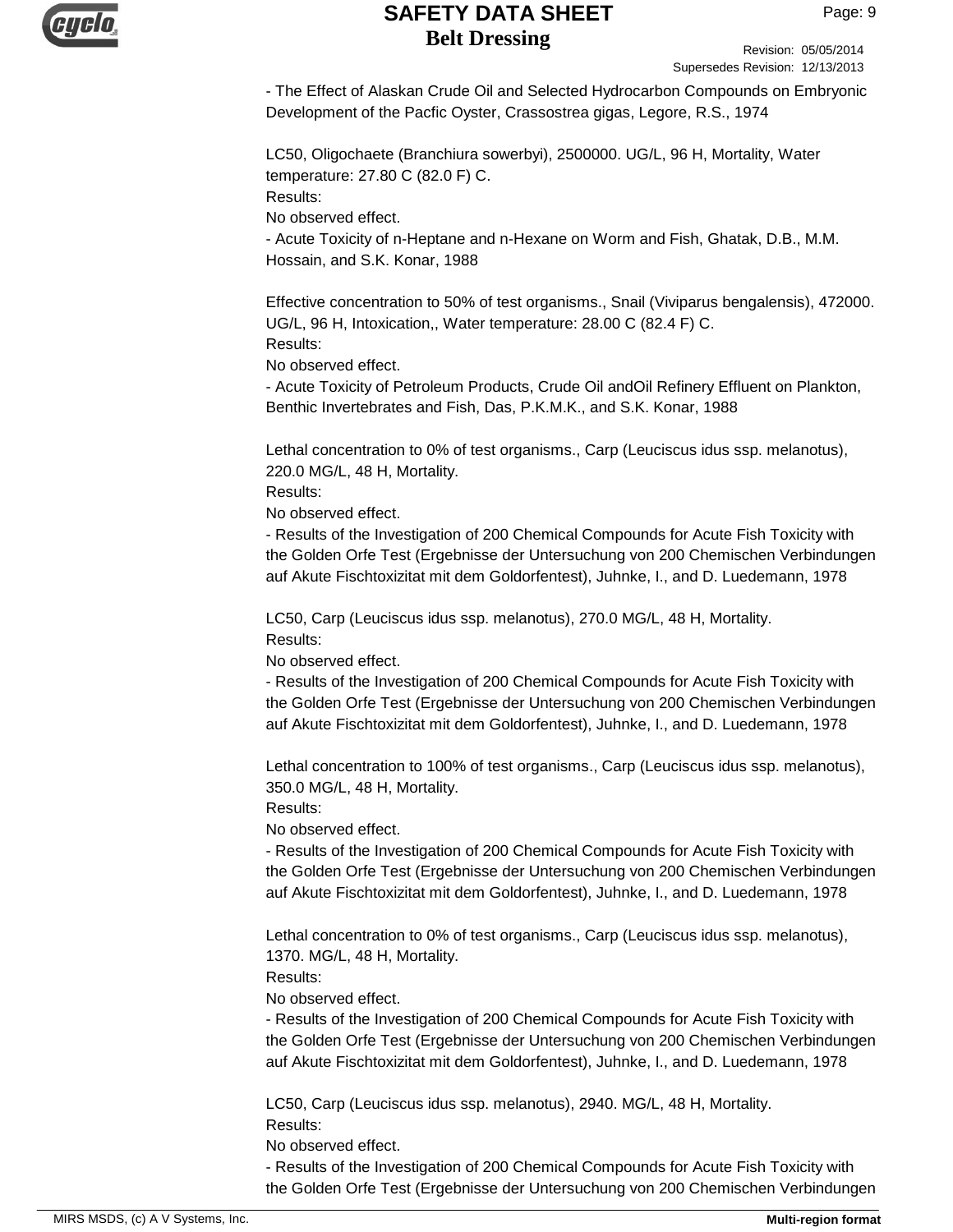

Revision: 05/05/2014 Supersedes Revision: 12/13/2013

auf Akute Fischtoxizitat mit dem Goldorfentest), Juhnke, I., and D. Luedemann, 1978

Lethal concentration to 100% of test organisms., Carp (Leuciscus idus ssp. melanotus), 3420. MG/L, 48 H, Mortality.

Results:

No observed effect.

- Results of the Investigation of 200 Chemical Compounds for Acute Fish Toxicity with the Golden Orfe Test (Ergebnisse der Untersuchung von 200 Chemischen Verbindungen auf Akute Fischtoxizitat mit dem Goldorfentest), Juhnke, I., and D. Luedemann, 1978

## **Section 13. Disposal Considerations**

**13.1 Waste Disposal** Dispose of contents/container in accordance with local/regional/national/international regulation. **Waste Disposal Method:**

## **Section 14. Transport Information**

### **14.1 LAND TRANSPORT (US DOT):**

| DOT Proper Shipping Name: Consumer Commodity |                     |                                   |  |
|----------------------------------------------|---------------------|-----------------------------------|--|
| <b>DOT Hazard Class:</b>                     | ORM-D               | ORM-D                             |  |
| <b>UN/NA Number:</b>                         |                     |                                   |  |
| LAND TRANSPORT (European ADR/RID):<br>14.1   |                     |                                   |  |
| <b>ADR/RID Shipping Name:</b>                | Aerosols, Ltd. Qty. |                                   |  |
| <b>UN Number:</b>                            | 1950                |                                   |  |
| <b>Hazard Class:</b>                         | N.A.                | 2.1<br><b>ADR Classification:</b> |  |
|                                              |                     |                                   |  |

**14.2 MARINE TRANSPORT (IMDG/IMO):**

| <b>IMDG/IMO Shipping Name:</b>                                    | Aerosols, Ltd. Qtv. |                             |     |
|-------------------------------------------------------------------|---------------------|-----------------------------|-----|
| <b>UN Number:</b>                                                 | 1950                | <b>Packing Group:</b>       |     |
| <b>Hazard Class:</b>                                              | N.A.                | <b>IMDG Classification:</b> | 2.1 |
| 14.3 AIR TRANSPORT (ICAO/IATA):                                   |                     |                             |     |
| <b>ICAO/IATA Shipping Name:</b> Aerosols, flammable, 2.1, LTD QTY |                     |                             |     |

**ICAO/IATA Shipping Name:** Aerosols, flammable, 2.1, LTD QTY **UN Number:** 1950 **Hazard Class:** N.A.

## **Section 15. Regulatory Information**

### **EPA SARA (Superfund Amendments and Reauthorization Act of 1986) Lists**

| CAS#     | <b>Hazardous Components (Chemical Name)</b> | S. 302 (EHS)                                                                                                                                                                                                                                              | <b>S. 304 RQ</b> | S. 313 (TRI) |
|----------|---------------------------------------------|-----------------------------------------------------------------------------------------------------------------------------------------------------------------------------------------------------------------------------------------------------------|------------------|--------------|
| 142-82-5 | Heptane                                     | <b>No</b>                                                                                                                                                                                                                                                 | No.              | No           |
| 110-54-3 | n-Hexane                                    | <b>No</b>                                                                                                                                                                                                                                                 | Yes 5000 LB      | Yes          |
| 74-98-6  | Propane                                     | No.                                                                                                                                                                                                                                                       | No.              | No.          |
| 106-97-8 | <b>Butane</b>                               | No.                                                                                                                                                                                                                                                       | No.              | No.          |
| CAS#     | <b>Hazardous Components (Chemical Name)</b> | <b>Other US EPA or State Lists</b>                                                                                                                                                                                                                        |                  |              |
| 142-82-5 | Heptane                                     | CAA HAP, ODC: No: CWA NPDES: No: TSCA: Inventory, 4<br>Test, 8A PAIR; CA PROP.65: No; CA TAC, Title 8: Title 8; MA<br>Oil/HazMat: Yes: MI CMR, Part 5: No: NC TAP: No: NJ EHS:<br>Yes - 1339; NY Part 597: No; PA HSL: Yes - 1; SC TAP: No;<br>WI Air: No |                  |              |
| 110-54-3 | n-Hexane                                    | CAA HAP, ODC: HAP; CWA NPDES: No; TSCA: Inventory, 4<br>Test: CA PROP.65: No: CA TAC, Title 8: TAC; MA<br>Oil/HazMat: Yes: MI CMR, Part 5: Part 5: NC TAP: Yes: NJ<br>EHS: Yes - 1340; NY Part 597: Yes; PA HSL: Yes - 1; SC                              |                  |              |